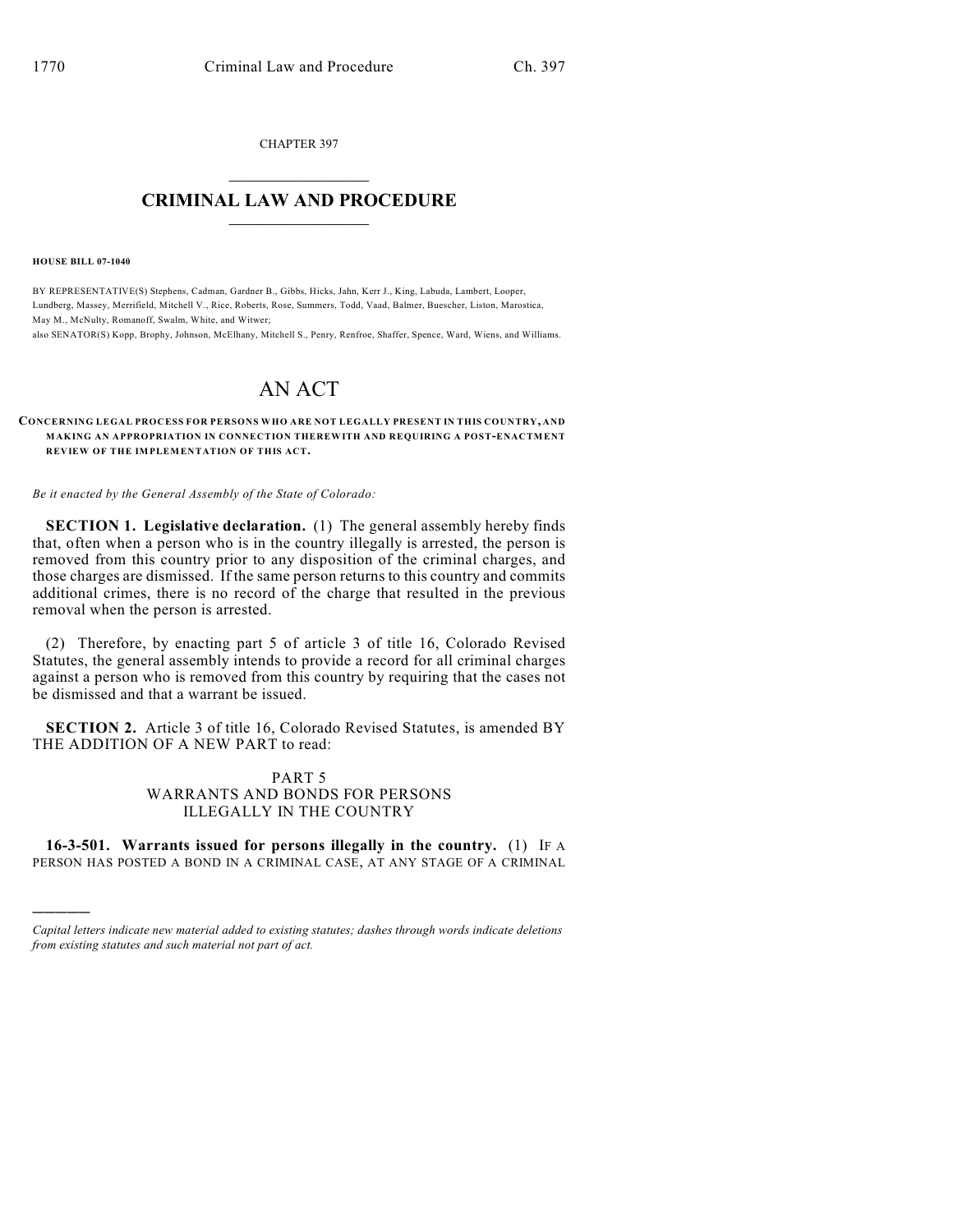#### Ch. 397 Criminal Law and Procedure 1771

PROCEEDING, AND THE PERSON IS RELEASED TO THE UNITED STATES IMMIGRATION AND CUSTOMS ENFORCEMENT AGENCY, THE COURT SHALL ISSUE A WARRANT COMMANDING THE ARREST OF THE PERSON WHEN CONTACTED ANYWHERE WITHIN THE UNITED STATES AND SHALL SET THE AMOUNT OF THE BOND ON THE WARRANT. THE WARRANT SHALL BE ENTERED IN THE COLORADO CRIME INFORMATION CENTER AND THE NATIONAL CRIME INFORMATION CENTER DATABASES. THE CRIMINAL CASE SHALL REMAIN ACTIVE FOR AN INDEFINITE PERIOD OF TIME; EXCEPT THAT THE CASE MAY BE DISMISSED UPON A MOTION BY THE DISTRICT ATTORNEY.

(2) A BOND ISSUED PURSUANT TO THIS SECTION SHALL INCLUDE ALL KNOWN ALIASES FOR THE PERSON AND THE PERSON'S DATE OF BIRTH.

**16-3-502. No dismissal of cases against persons illegally in the country.** (1) A COURT SHALL NOT DISMISS CRIMINAL CHARGES AGAINST A PERSON BECAUSE THE PERSON HAS BEEN REMOVED OR IS FACING REMOVAL FROM THE UNITED STATES PRIOR TO A CONVICTION OR OTHER DISPOSITION OF ALL CRIMINAL CHARGES AGAINST THE PERSON; EXCEPT THAT THE COURT MAY DISMISS THE CRIMINAL CHARGES UPON A MOTION OF THE DISTRICT ATTORNEY.

(2) A COURT SHALL NOT DISMISS CRIMINAL CHARGES AGAINST A PERSON WHO HAS BEEN CONVICTED OR PLED GUILTY TO A CRIME BECAUSE THE PERSON HAS BEEN REMOVED OR IS FACING REMOVAL FROM THE UNITED STATES. THE DEFENDANT SHALL SERVE HIS OR HER SENTENCE AND PAY ALL RESTITUTION PRIOR TO REMOVAL.

(3) IF THE PROVISIONS OF PART 3 OF ARTICLE 4.1 OF TITLE 24, C.R.S., APPLY, THE VICTIM SHALL BE CONSULTED PURSUANT TO THE PROVISIONS OF SECTIONS 24-4.1-302.5 AND 24-4.1-303, C.R.S.

**16-3-503. Bonds recovered for persons illegally present in the country.** (1) (a) WHEN A LAW ENFORCEMENT AGENCY HOLDING A DEFENDANT CHARGED WITH A FELONY OR A CLASS 1 OR CLASS 2 MISDEMEANOR DETERMINES THAT, BASED ON INVESTIGATION, INCLUDING CONSIDERATION OF THE DEFENDANT'S INABILITY TO PRODUCE ONE OF THE IDENTIFYING DOCUMENTS LISTED IN SUBSECTION (3) OF THIS SECTION, THERE IS PROBABLE CAUSE TO FIND THAT THE DEFENDANT IS LIKELY ILLEGALLY PRESENT IN THE UNITED STATES, THE LAW ENFORCEMENT AGENCY SHALL NOTIFY THE DEFENDANT'S BAIL BONDING AGENT IN WRITING BEFORE THE BOND IS POSTED. PRIOR TO POSTING A BOND FOR A DEFENDANT CHARGED WITH A FELONY OR A CLASS 1 OR CLASS 2 MISDEMEANOR, A DEFENDANT OR PERSON OTHER THAN A PROFESSIONAL BONDING AGENT SHALL EXECUTE A WAIVER THAT STATES THE PERSON UNDERSTANDS THAT THE BOND OR FEES SHALL BE FORFEITED IF THE DEFENDANT IS REMOVED FROM THE COUNTRY.

(b) EXCEPT AS PROVIDED IN PARAGRAPH (a) OF THIS SUBSECTION (1), A DEFENDANT OR PERSON OTHER THAN A PROFESSIONAL BONDING AGENT WHO POSTS BOND ON A FELONY OR A CLASS 1 OR CLASS 2 MISDEMEANOR, EITHER PRE-TRIAL OR POST-CONVICTION, FOR A DEFENDANT WHO IS DETERMINED TO BE ILLEGALLY PRESENT IN THE COUNTRY SHALL NOT BE ENTITLED TO RECOVER THE POSTED BOND OR FEES IF THE DEFENDANT IS REMOVED FROM THE COUNTRY, AND THE BOND OR FEES SHALL BE FORFEITED.

(c) IF IT IS DETERMINED THAT A DEFENDANT IS ILLEGALLY PRESENT IN THE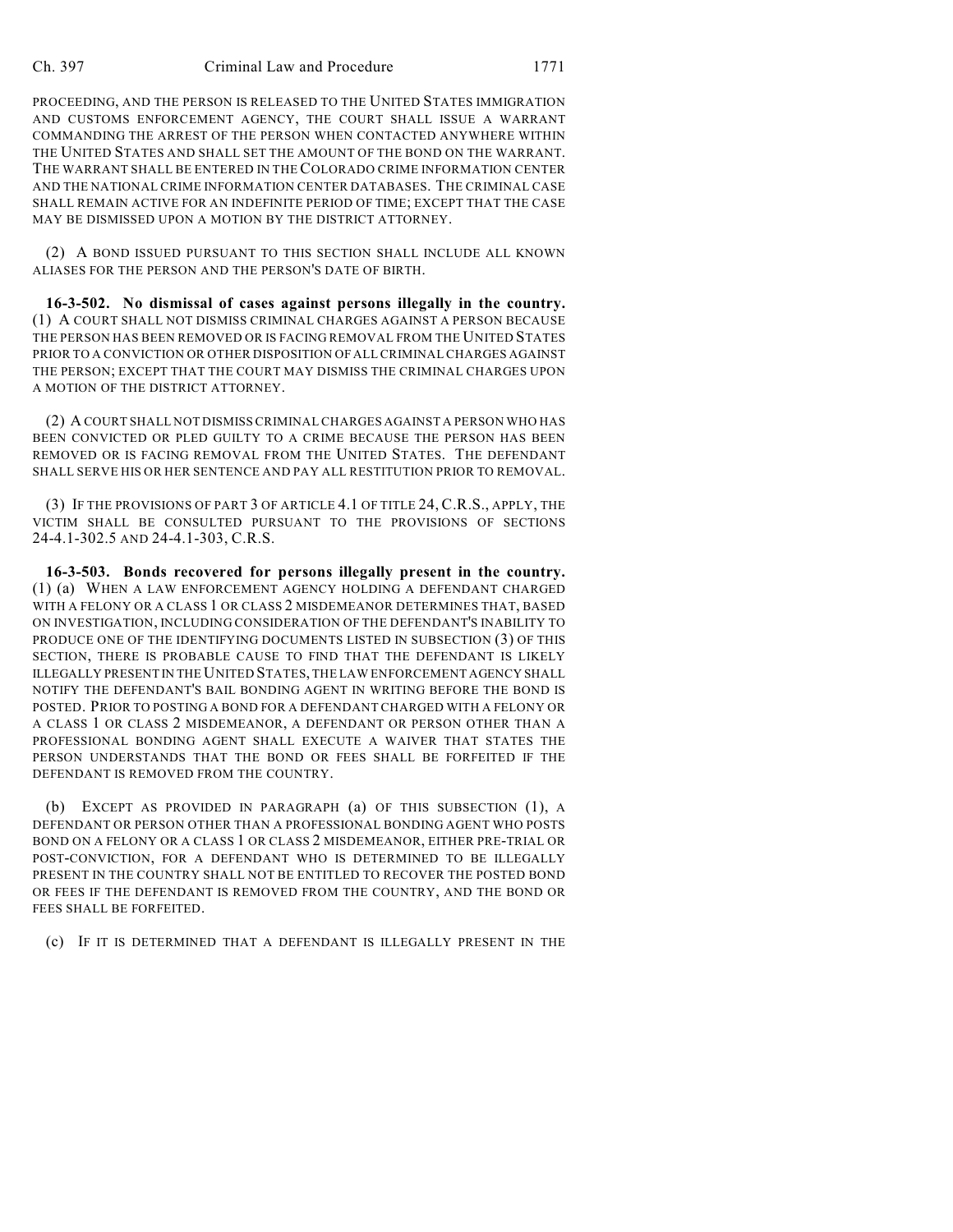COUNTRY AFTER A BAIL BOND IS POSTED ON A FELONY OR A CLASS 1 OR CLASS 2 MISDEMEANOR, THE JAIL OR COURT SHALL RETURN ALL DOCUMENTS CONCERNING THE DEFENDANT THAT ARE SIGNED BY THE BAIL BONDING AGENT TO THE AGENT, AND THE AGENT SHALL RETURN THE FEES COLLECTED PURSUANT TO SECTION 12-7-108 (7), C.R.S., TO THE COURT FOR FORFEITURE PURSUANT TO SUBSECTION (2) OF THIS SECTION.

(2) THE BONDS AND FEES FORFEITED PURSUANT TO SUBSECTION (1) OF THIS SECTION SHALL BE CREDITED TO THE CAPITAL CONSTRUCTION FUND CREATED IN SECTION 24-75-302, C.R.S., FOR APPROPRIATION TO THE CORRECTIONS EXPANSION RESERVE FUND CREATED IN SECTION 17-1-116, C.R.S., FOR THE PURPOSE OF PRISON BED CONSTRUCTION AND PRISON OPERATIONS.

(3) FOR PURPOSES OF THIS SECTION, AN IDENTIFYING DOCUMENT INCLUDES THE FOLLOWING:

(a) A CERTIFIED BIRTH CERTIFICATE ISSUED WITHIN THE UNITED STATES OR A STATE OR FEDERAL GOVERNMENT-ISSUED IDENTIFICATION CARD WITH A PHOTOGRAPH;

(b) A VALID MILITARY IDENTIFICATION CARD ISSUED BY THE UNITED STATES GOVERNMENT;

(c) A VALID MILITARY DEPENDENT'S IDENTIFICATION CARD ISSUED BY THE UNITED STATES GOVERNMENT;

(d) A VALID NATIVE AMERICAN TRIBAL IDENTIFICATION DOCUMENT WITH A PHOTOGRAPH;

(e) A CERTIFICATE OF UNITED STATES CITIZENSHIP, FORM N-560 OR N-561;

(f) A CERTIFICATE OF NATURALIZATION, FORM N-550 OR N-570;

(g) A PASSPORT ISSUED BY THE UNITED STATES GOVERNMENT;

(h) A VALID FOREIGN PASSPORT SHOWING LAWFUL PRESENCE IN THE UNITED STATES;

(i) A PERMANENT RESIDENT CARD OR ALIEN REGISTRATION RECEIPT CARD WITH PHOTOGRAPH, FORM I-551;

(j) AN UNEXPIRED TEMPORARY RESIDENT CARD, FORM I-688;

(k) AN UNEXPIRED EMPLOYMENT AUTHORIZATION CARD, FORM I-688A;

(l) AN UNEXPIRED REENTRY PERMIT, FORM I-327;

(m) AN UNEXPIRED REFUGEE TRAVEL DOCUMENT, FORM I-571; OR

(n) AN UNEXPIRED EMPLOYMENT AUTHORIZATION DOCUMENT, FORM I-688A.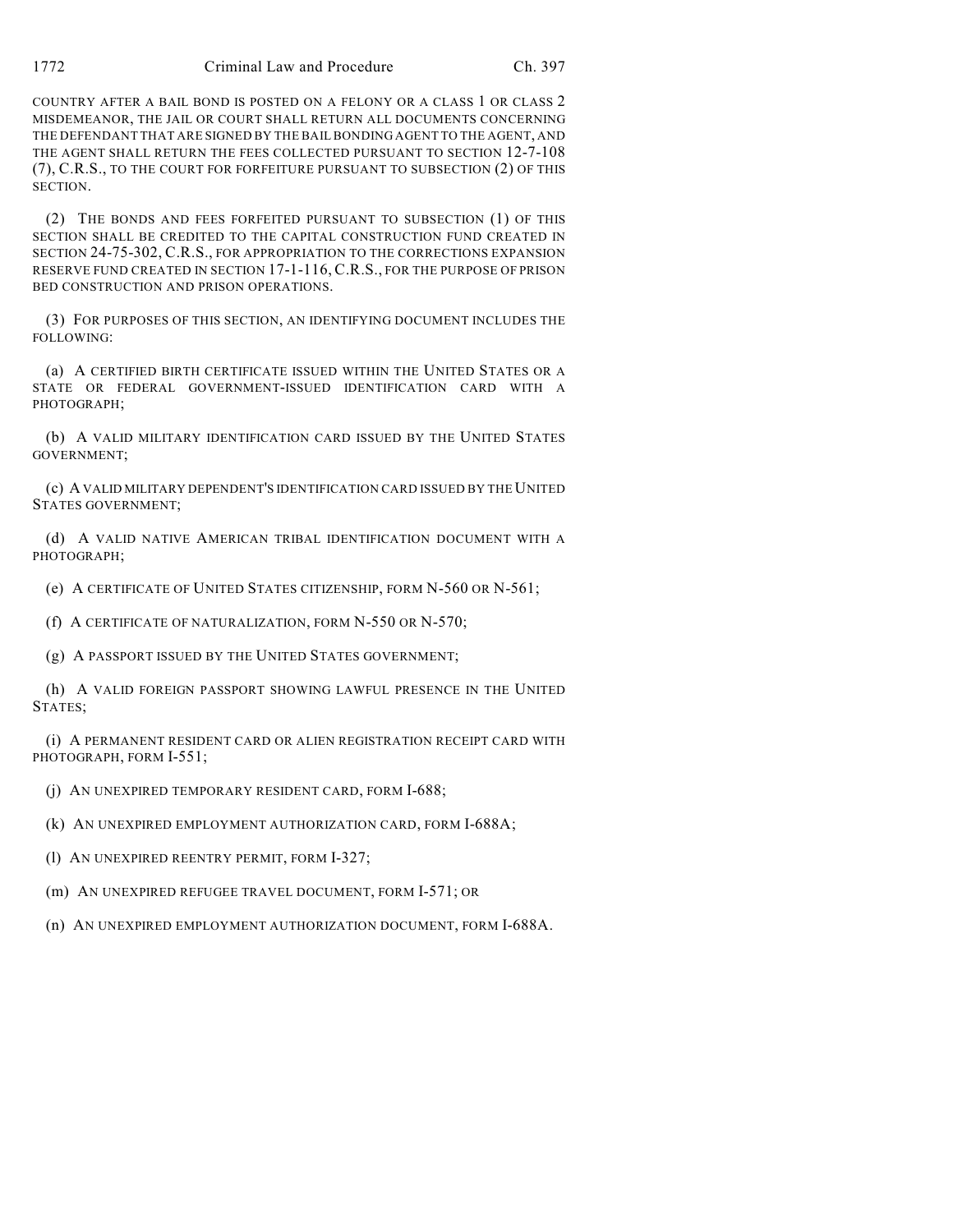**SECTION 3.** Part 1 of article 1 of title 17, Colorado Revised Statutes, is amended BY THE ADDITION OF A NEW SECTION to read:

**17-1-163. Appropriation to comply with section 2-2-703 - HB 07-1040.** (1) PURSUANT TO SECTION 2-2-703, C.R.S., THE FOLLOWING STATUTORY APPROPRIATIONS, OR SO MUCH THEREOF AS MAY BE NECESSARY, ARE MADE IN ORDER TO IMPLEMENT H.B. 07-1040, ENACTED AT THE FIRST REGULAR SESSION OF THE SIXTY-SIXTH GENERAL ASSEMBLY:

(a) FOR THE FISCAL YEAR BEGINNING JULY 1, 2007, IN ADDITION TO ANY OTHER APPROPRIATION, THERE IS HEREBY APPROPRIATED FROM MONEYS CREDITED PURSUANT TO SECTION 16-3-503 (2), C.R.S., TO THE CAPITAL CONSTRUCTION FUND CREATED IN SECTION 24-75-302,C.R.S., TO THE CORRECTIONS EXPANSION RESERVE FUND CREATED IN SECTION 17-1-116, THE SUM OF ONE MILLION ONE HUNDRED TWENTY-SIX THOUSAND FOUR HUNDRED EIGHTY-FIVE DOLLARS (\$1,126,485).

(b) (I) FOR THE FISCAL YEAR BEGINNING JULY 1, 2008, IN ADDITION TO ANY OTHER APPROPRIATION, THERE IS HEREBY APPROPRIATED, FROM MONEYS CREDITED PURSUANT TO SECTION 16-3-503 (2), C.R.S., TO THE CAPITAL CONSTRUCTION FUND CREATED IN SECTION 24-75-302,C.R.S., TO THE CORRECTIONS EXPANSION RESERVE FUND CREATED IN SECTION 17-1-116, THE SUM OF SEVEN HUNDRED THOUSAND NINE HUNDRED TWENTY-FOUR DOLLARS (\$700,924).

(II) FOR THE FISCAL YEAR BEGINNING JULY 1, 2008, IN ADDITION TO ANY OTHER APPROPRIATION, THERE IS HEREBY APPROPRIATED, FROM MONEYS CREDITED PURSUANT TO SECTION 16-3-503 (2), C.R.S., TO THE CAPITAL CONSTRUCTION FUND CREATED IN SECTION 24-75-302,C.R.S., TO THE CORRECTIONS EXPANSION RESERVE FUND CREATED IN SECTION 17-1-116, THE SUM OF TWO HUNDRED FORTY-EIGHT THOUSAND EIGHT HUNDRED TWENTY-THREE DOLLARS (\$248,823), WHICH AMOUNT IS FURTHER APPROPRIATED TO THE DEPARTMENT OF CORRECTIONS.

(c) (I) FOR THE FISCAL YEAR BEGINNING JULY 1, 2009, IN ADDITION TO ANY OTHER APPROPRIATION, THERE IS HEREBY APPROPRIATED, FROM MONEYS CREDITED PURSUANT TO SECTION 16-3-503 (2), C.R.S., TO THE CAPITAL CONSTRUCTION FUND CREATED IN SECTION 24-75-302,C.R.S., TO THE CORRECTIONS EXPANSION RESERVE FUND CREATED IN SECTION 17-1-116, THE SUM OF THREE HUNDRED SEVENTY-FIVE THOUSAND FOUR HUNDRED NINETY-FIVE DOLLARS (\$375,495).

(II) FOR THE FISCAL YEAR BEGINNING JULY 1, 2009, IN ADDITION TO ANY OTHER APPROPRIATION, THERE IS HEREBY APPROPRIATED, FROM MONEYS CREDITED PURSUANT TO SECTION 16-3-503 (2), C.R.S., TO THE CAPITAL CONSTRUCTION FUND CREATED IN SECTION 24-75-302,C.R.S., TO THE CORRECTIONS EXPANSION RESERVE FUND CREATED IN SECTION 17-1-116, THE SUM OF FOUR HUNDRED TWO THOUSAND SEVEN HUNDRED SEVENTY DOLLARS (\$402,770), WHICH AMOUNT IS FURTHER APPROPRIATED TO THE DEPARTMENT OF CORRECTIONS.

(d) (I) FOR THE FISCAL YEAR BEGINNING JULY 1, 2010, IN ADDITION TO ANY OTHER APPROPRIATION, THERE IS HEREBY APPROPRIATED, FROM MONEYS CREDITED PURSUANT TO SECTION 16-3-503 (2), C.R.S., TO THE CAPITAL CONSTRUCTION FUND CREATED IN SECTION 24-75-302,C.R.S., TO THE CORRECTIONS EXPANSION RESERVE FUND CREATED IN SECTION 17-1-116, THE SUM OF FIFTY THOUSAND SIXTY-SIX